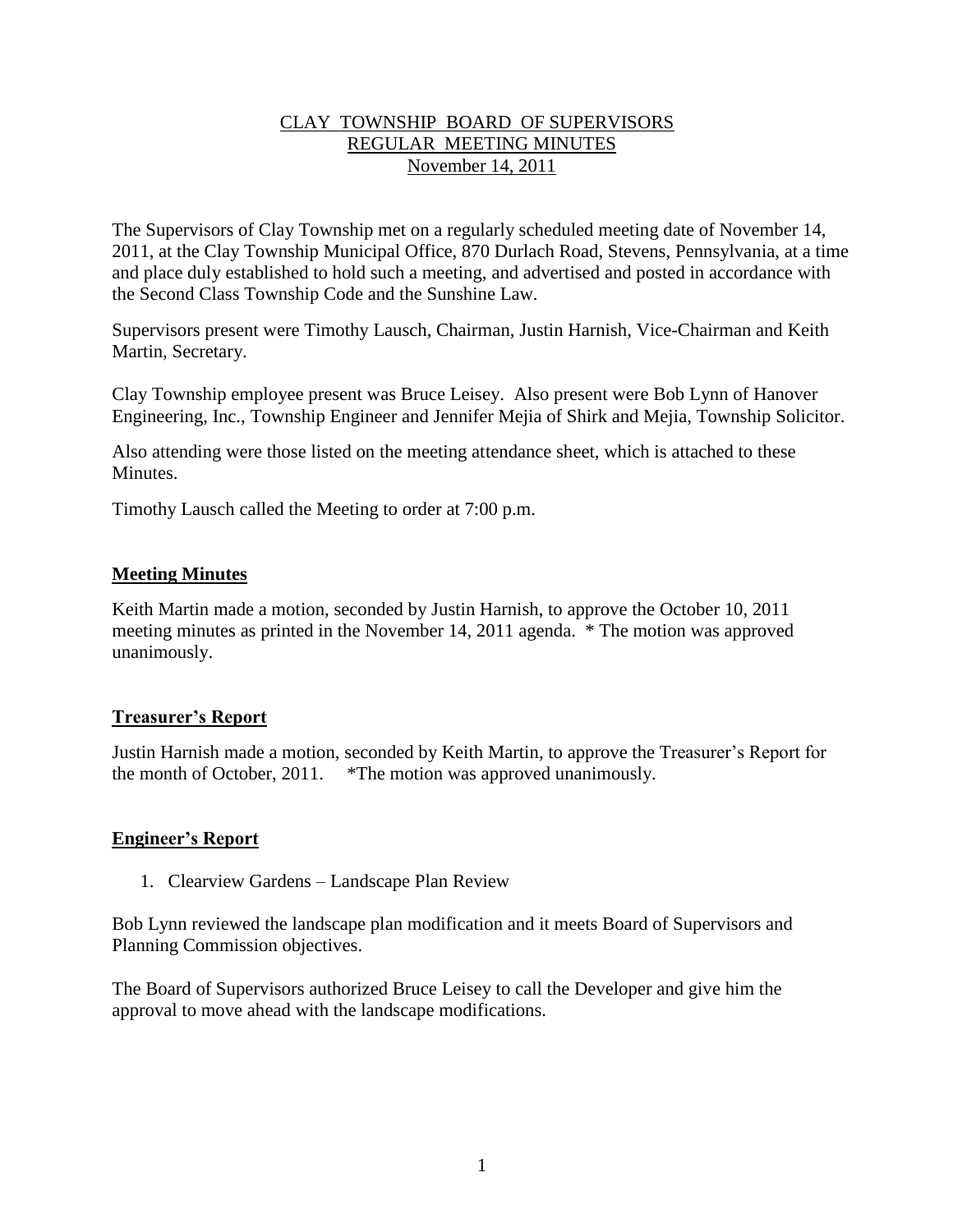2. Hometowne Square – Basin Update

Bob Lynn and Bruce Leisey will meet with Representatives of Hometowne Square and Peaceable Animal Kingdom to review the plan that was submitted by Hometowne Square.

No decisions were made at this time.

## 3. Two Cousins Plaza – Sinkhole Update

Dr. Busko and Joe Conigliaro acknowledge the sinkhole in the base and will schedule repairs.

No further decisions were made at this time.

4. Wildflower Pond – Update

All curbs and sidewalks in Wildflower Pond Development have been repaired. The Township received a letter from Michael Saxinger, Developer's Engineer, requesting written confirmation of a satisfactory completion of the job.

Upon confirmation by the Township Engineer, Bob Lynn, that the work was inspected and deemed satisfactory, Justin Harnish made a motion, seconded by Keith Martin to send a letter stating the Township's satisfaction with the curb and sidewalk replacement work. \* The motion was unanimously approved.

# **Old Business**

None

#### **New Business**

1. Approve Adoption of Loan Modification Ordinance

Justin Harnish made a motion, seconded by Keith Martin to approve Ordinance #111411 reducing the interest rate percentage on the remaining 7-1/2 years of the fixed portion of the loan. The interest rate will go from 4.15% to 3.34%. \* The motion was unanimously approved.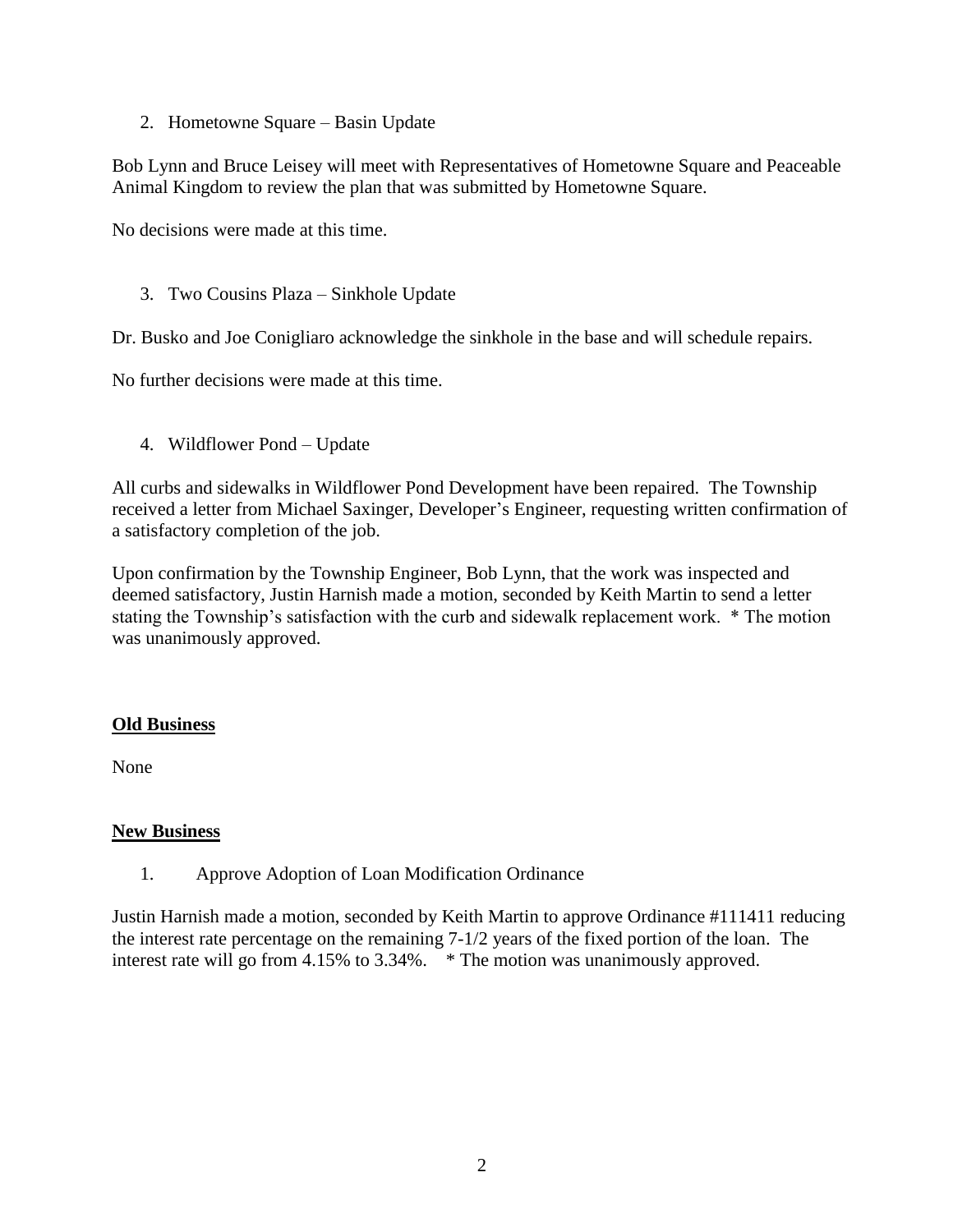2. Approve Resolution to Designate Agent for Tropical Storm Lee Reimbursement from FEMA

After discussion, Justin Harnish made a motion, seconded by Keith Martin to adopt Resolution #R111411 to appoint Bruce Leisey, Township Manager, as the Township's agent for FEMA reimbursement for damages of Township property sustained by Tropical Storm Lee. \* The motion was unanimously approved.

3. Approve Temporary Sewage Tank Ordinance and Permanent Sewage Tank Ordinance

Justin Harnish made a motion, seconded by Keith Martin to approve the Temporary Sewage Tank Ordinance #111411A which updates the current ordinance with current regulations. \* The motion was unanimously approved.

Justin Harnish made a motion, seconded by Keith Martin to approve the Permanent Sewage Tank Ordinance #111411B which updates the current ordinance with current regulations. \* The motion was unanimously approved.

4. Approve Contract for Animal Control Services

After review, Justin Harnish made a motion, seconded by Keith Martin to approve the Animal Control Services contract pending the addition of a length of contract language and clarification on how long a dog will be held if the owner can be identified and upon the contractor meeting all requirements of the Title 3 PA Dog Law. \* The motion was unanimously approved.

5. Approve Advertising for Resolution to appoint Independent Auditor

Keith Martin made a motion, seconded by Justin Harnish to approve advertising of the notice to appoint Weinhold, Nickel & Company as independent auditors for the Township. \* The motion was unanimously approved.

6. Review Lancaster County Conservation District Correspondence

The Board of Supervisors reviewed a letter regarding manure digester support. Bruce Leisey will contact the Lancaster County Conservation District regarding the Township's belief that the Board needs more information before it can make any type of decision.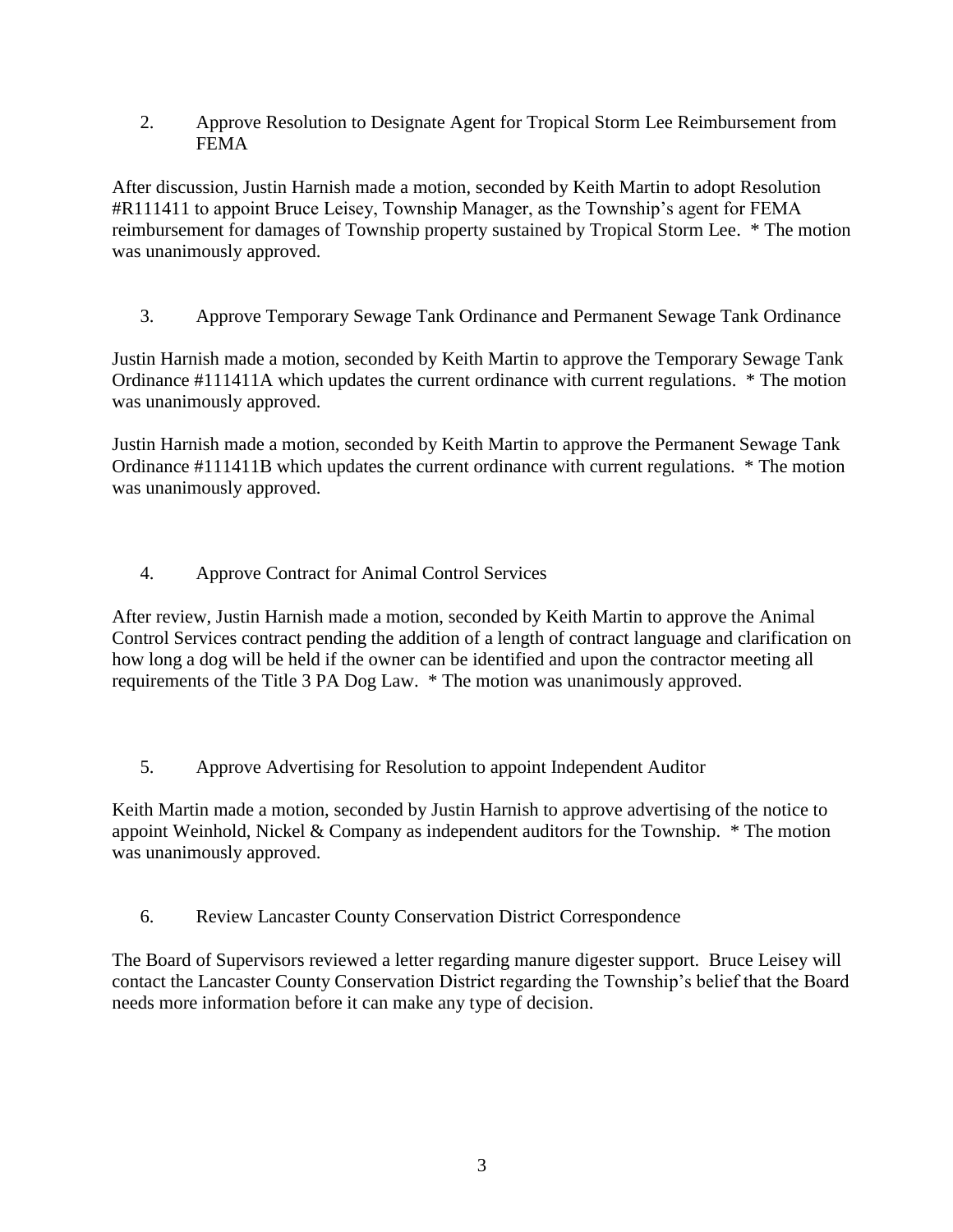## 7. Discuss Electricity Proposal

After a brief discussed, it was decided to have the Township Manager and Township Solicitor review the agreement further till next meeting.

No decisions were made at this time.

## **Executive Session**

Justin Harnish made a motion, seconded by Keith Martin to enter into Executive Session at 8:10 PM to discuss real estate and employee matters. \* The motion was approved unanimously.

Keith Martin made a motion, seconded by Justin Harnish to exit Executive Session at 8:40 PM. \* The motion was approved unanimously.

The Board of Supervisors reviewed a request from the Ephrata Community Church for their opinion on the proposed sign to be located along Rt 322 in an existing Right-of-Way and water lines. The Board of Supervisors was inclined to not allow the sign in the Rightof-Way, but will explore alternative locations.

No decisions were made at this time.

#### **New Business – cont**

8. 2012 Budget

The Township Manager reviewed with the Board of Supervisors and Road Master the proposed Preliminary 2012 Budget.

There was discussion on transferring eligible road expenditures from the General Fund budget to the Liquid Fuel Fund budget and discussion on establishing reserve account for equipment and capital purchases.

#### 9. Approve Advertising of Special Meeting

Keith Martin made a motion, seconded by Justin Harnish to advertise a special meeting once date is selected to adopt Preliminary 2012 Budget. \* The motion was approved unanimously.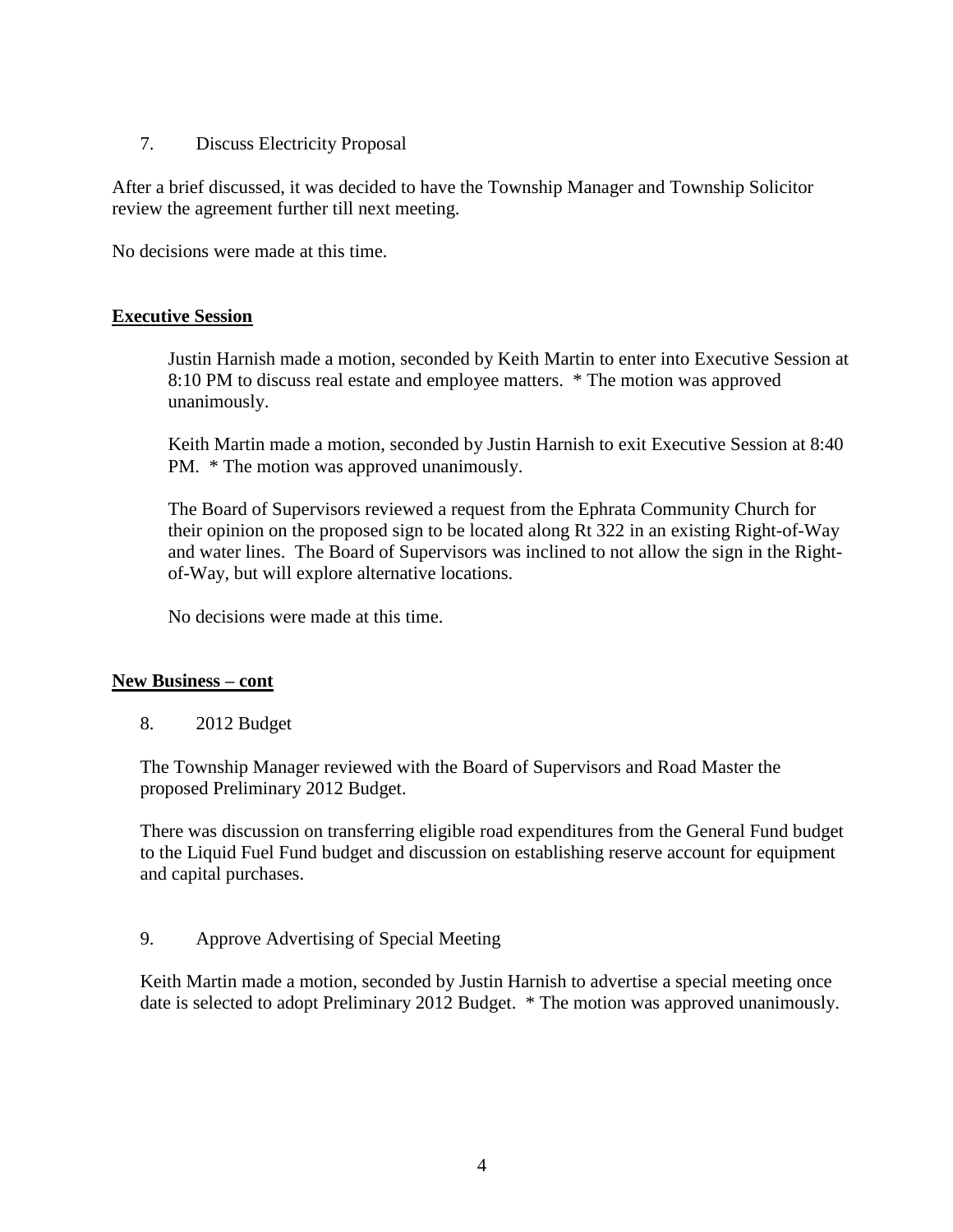#### **Bills to be Paid**

#### General Fund

Justin Harnish made a motion, seconded by Keith Martin, to approve the General Fund bills totaling \$67,931.27 for the month of October. \*The motion was approved unanimously.

#### Rec Fund

Justin Harnish made a motion, seconded by Keith Martin, to approve the Recreation Fund bills totaling \$3,888.37 for the month of October. \*The motion was approved unanimously.

#### Sewer Fund

Justin Harnish made a motion, seconded by Keith Martin, to approve the Sewer Fund bills totaling \$3,324.99 for the month of October. \*The motion was approved unanimously.

#### Liquid Fuel Fund

Justin Harnish made a motion, seconded by Keith Martin, to approve the Liquid Fuel Fund bills totaling \$18,042.90 for the month of October. \* The motion was approved unanimously.

#### **Reports for the Month**

- 1. Chief of Police / Police Department
- 2. Fire Companies / Ambulance
- 3. DMR
- 5. Solicitor's Report
- 6. Engineer's Report